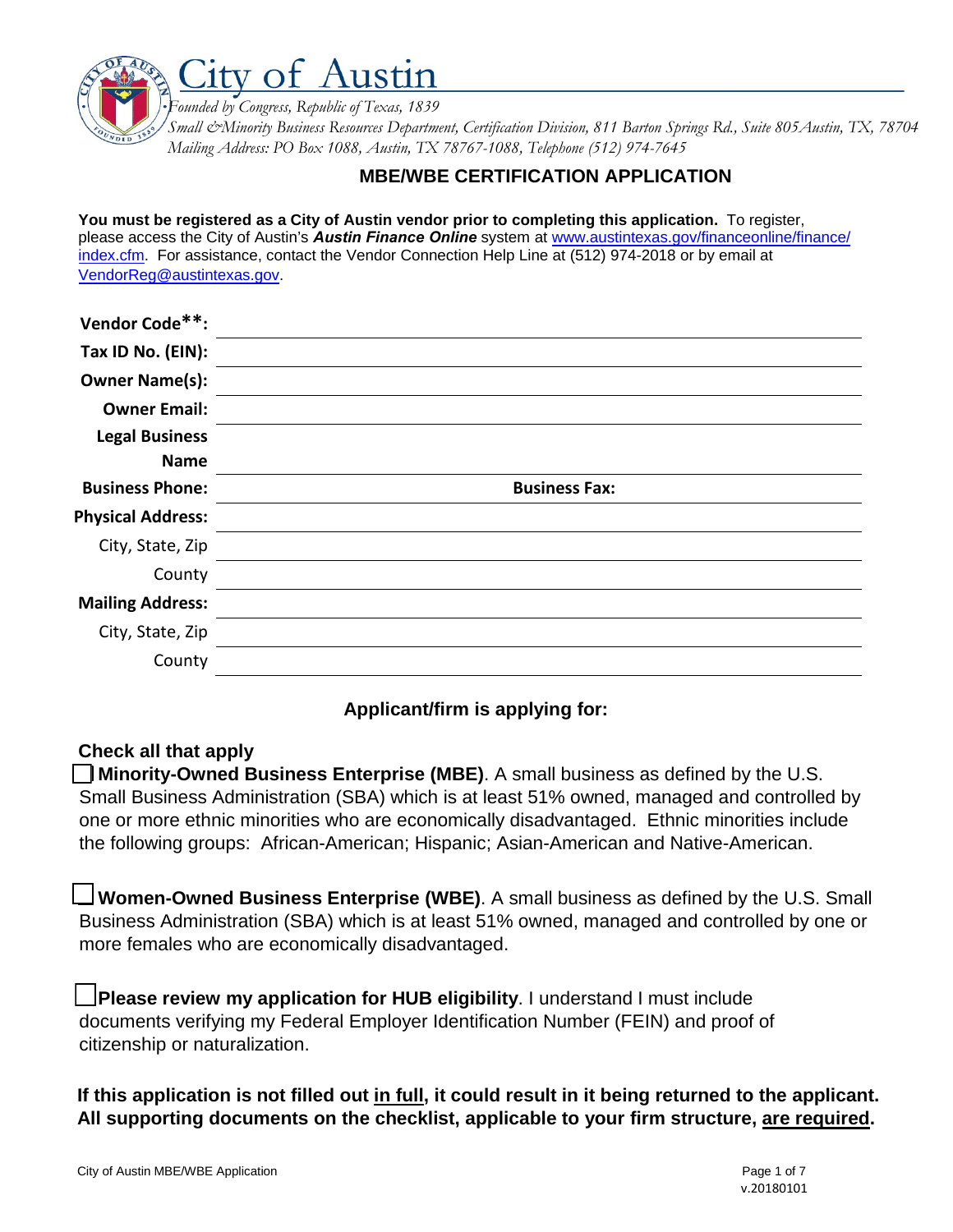### **CHECKLIST OF SUPPORTING DOCUMENTATION:**

The following checklist and requested documents must be submitted with this application. Please mark a " $\checkmark$ " in the blank for each item submitted. For any non-applicable item please submit a written explanation of why it does not apply. **NOTE:** You may be asked to provide additional information to support this application. If the additional information is found to be inaccurate the application for certification may be denied.

### **1. Owner Information**

- Personal Net Worth Statement (PNW) **OR** Alternate PNW **with supporting documents per instructions**
- $\Box$  Personal Tax Return Full Copy of most recent filed with IRS (an extension will not be accepted)
- $\Box$  Proof of U.S. Citizenship US Birth Certificate, US Passport, Certificate of Citizenship or Naturalization, Tribal Card **OR** permanent residency status (ex: Alien Resident Card)
- $\Box$  Proof of Race/Ethnicity: Tribal Card, Statement of Ethnicity and/or gender status (ex: Birth Certificate)
- $\Box$  Copy of Lease/Rental Agreement(s) & payment verification (ex: copy of cleared check or bank statement) for all business site(s) **OR** If a home office, provide a mortgage or tax statement.

### **2. Business Size**

 Full Copy of Applicant Firm's Business Tax Returns for the past 5 years \**In the case of a newly formed business, please include copies of the applicant's previous two years of complete Personal Tax Returns.*\* For purposes of size standard determination, the tax return must record a valid Business Activity Code (NAICS code). See application page 5, *Small Business*, for additional information regarding your Business Activity Code.

### **3. Business Operations**

- $\Box$  Proof of all owners initial contributions to acquire ownership or start business (Documentation showing initial investment in firm: bank statements, loan agreements, bill of sale and proof of payments (cleared check), etc.)
- $\Box$  Past or current loan agreements, promissory notes, lines of credit, etc. related to the Applicant Firm or between any owners
- $\Box$  Copy of Bank Authorization Form, aka: bank signature card, for all Applicant Firm's account(s) or Statement from Bank verifying signers and restrictions on account. (Do not send in a copy of the bank card or credit card.)
- $\Box$  Equipment list: Provide current value of equipment, Titles, Registration, and lease or rental agreements
- $\Box$  Current Balance Sheet and/or Business Plan for firm
- $\Box$  Proof that firm has been functional and operating at least 3 months in Texas prior to submitting application (a paid invoice and/or executed contract with scopes or services completed)
- $\Box$  Statement/Explanation of how business was established by owner(s).

### **4. Business Structure**

- $\Box$  Detailed resume of all owners, officers, management staff and key employees; showing employers, dates of employment, titles and responsibilities, and applicable education and training
- $\Box$  Copy of all current licenses, registrations, permits or certificates required by the State of Texas and/or the City of Austin. (i.e.: engineer, architect, CPA, CDL, plumbing, electrical, HVAC, etc.)

#### **For a Sole Proprietorship, add:**

 $\Box$  Copy of Assumed Name Certificate (DBA) filed for each applicable County

#### **For a Partnership (General or Limited) or Franchise, add***:*

- $\Box$  Certificate and Articles of Formation for Limited Partnerships
- $\Box$  Complete Copy of Partnership or Franchise Agreement

# **For a Limited Liability Company/ Professional Limited Liability Company, add:**<br>□ Certificate and Articles of Formation

- Certificate and Articles of Formation
- $\Box$  Copy of Company Regulations and/or Operating Agreement, as applicable
- $\Box$  Copy of All Issued and Voided Membership or Stock Certificates (front and back) and certificate ledger IF issued by this structure of firm

### **For a Corporation, add:**

- $\Box$  Articles of Incorporation
- $\Box$  Copy of Corporate Bylaws
- $\Box$  Copy of Current Corporate Meeting Minutes & Any Minutes affecting ownership
- $\Box$  Copy of All Issued and Voided Stock Certificates (front and back) and stock transfer ledger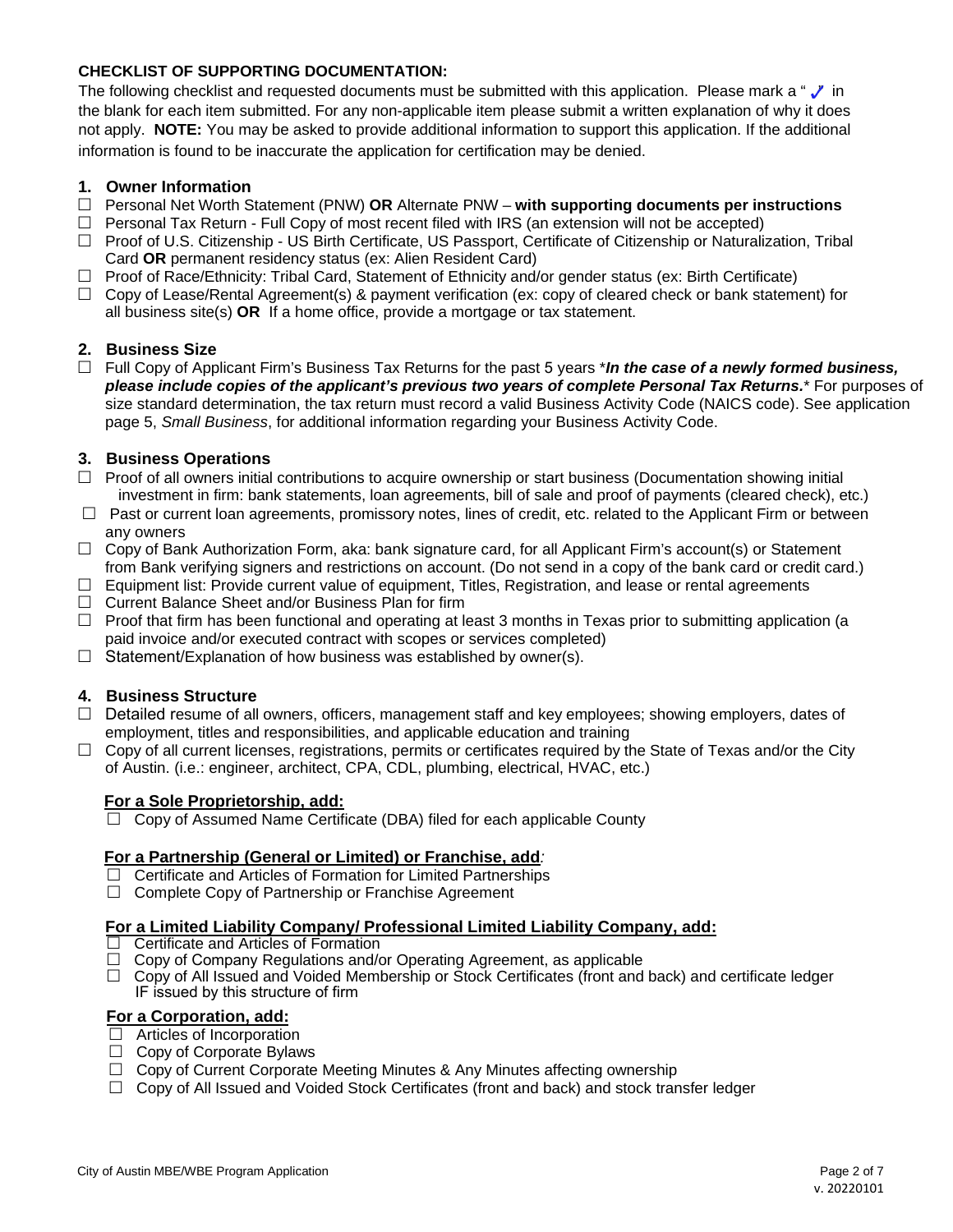### **Please complete in full. Do not leave any questions blank. State N/A if an item does not apply to you.**

- 1. Date firm was established:  $\blacksquare$
- 2. Business Structure: Sole Proprietor General Partnership G Limited Partnership  $\Box$  Limited Liability  $\Box$  Corporation
- 3. Identify the Firm's Current Ownership

| <b>Owner(s) Name</b> | <b>Ethnicity</b> | Gender<br>(M/F) | <b>US</b><br>Citizen?<br>(Y/N) | Date of<br>Ownership | Ownership % | <b>Shares</b><br>Owned |
|----------------------|------------------|-----------------|--------------------------------|----------------------|-------------|------------------------|
|                      |                  |                 |                                |                      |             |                        |
|                      |                  |                 |                                |                      |             |                        |
|                      |                  |                 |                                |                      |             |                        |

\*Race/Ethnic Codes: **W** – White Caucasian, **B** – Black African American, **H** – Hispanic American, **A** – Asian American, **N** – Native American

- 4. Has this firm ever existed under different ownership, a different type of ownership, or a different name?  $Yes \Box No \Box$  If yes, please explain:
- 5. Does this firm share business resources such as equipment, facilities, staff, or finances with any other business, organization, or entity? Yes  $\Box$  No  $\Box$  If yes, identify other firms names & explain nature of shared resources. *(Please use an additional sheet of paper if necessary*)

\_\_\_\_\_\_\_\_\_\_\_\_\_\_\_\_\_\_\_\_\_\_\_\_\_\_\_\_\_\_\_\_\_\_\_\_\_\_\_\_\_\_\_\_\_\_\_\_\_\_\_\_\_\_\_\_\_\_\_\_\_\_\_\_\_\_\_\_\_\_\_\_

\_\_\_\_\_\_\_\_\_\_\_\_\_\_\_\_\_\_\_\_\_\_\_\_\_\_\_\_\_\_\_\_\_\_\_\_\_\_\_\_\_\_\_\_\_\_\_\_\_\_\_\_\_\_\_\_\_\_\_\_\_\_\_\_\_\_\_\_\_\_\_\_

6. Do any owners of the firm also have ownership in any other business or organization?  $Yes \Box No \Box$  If yes, identify: *(Please use an additional sheet of paper if necessary*)

| Owner(s) Name | <b>Business/Entity Name</b> | Ownership % |
|---------------|-----------------------------|-------------|
|               |                             |             |
|               |                             |             |

7. Has this firm previously been certified or participated as a DBE/HUB/MBE/WBE?  $Yes \Box No \Box$  If yes, please complete the table below.

# **Provide a copy of the certification letter or certificate.**

| <b>Certifying Authority</b> | <b>Certification Issued</b> | Date Issued |
|-----------------------------|-----------------------------|-------------|
|                             |                             |             |
|                             |                             |             |

8. Has this or any other firm with any of the same officers or owners been denied DBE/HUB MBE/WBE certification by any agency? Yes  $\Box$  No  $\Box$ 

**If yes, please include a copy of your denial letter(s) with this application.**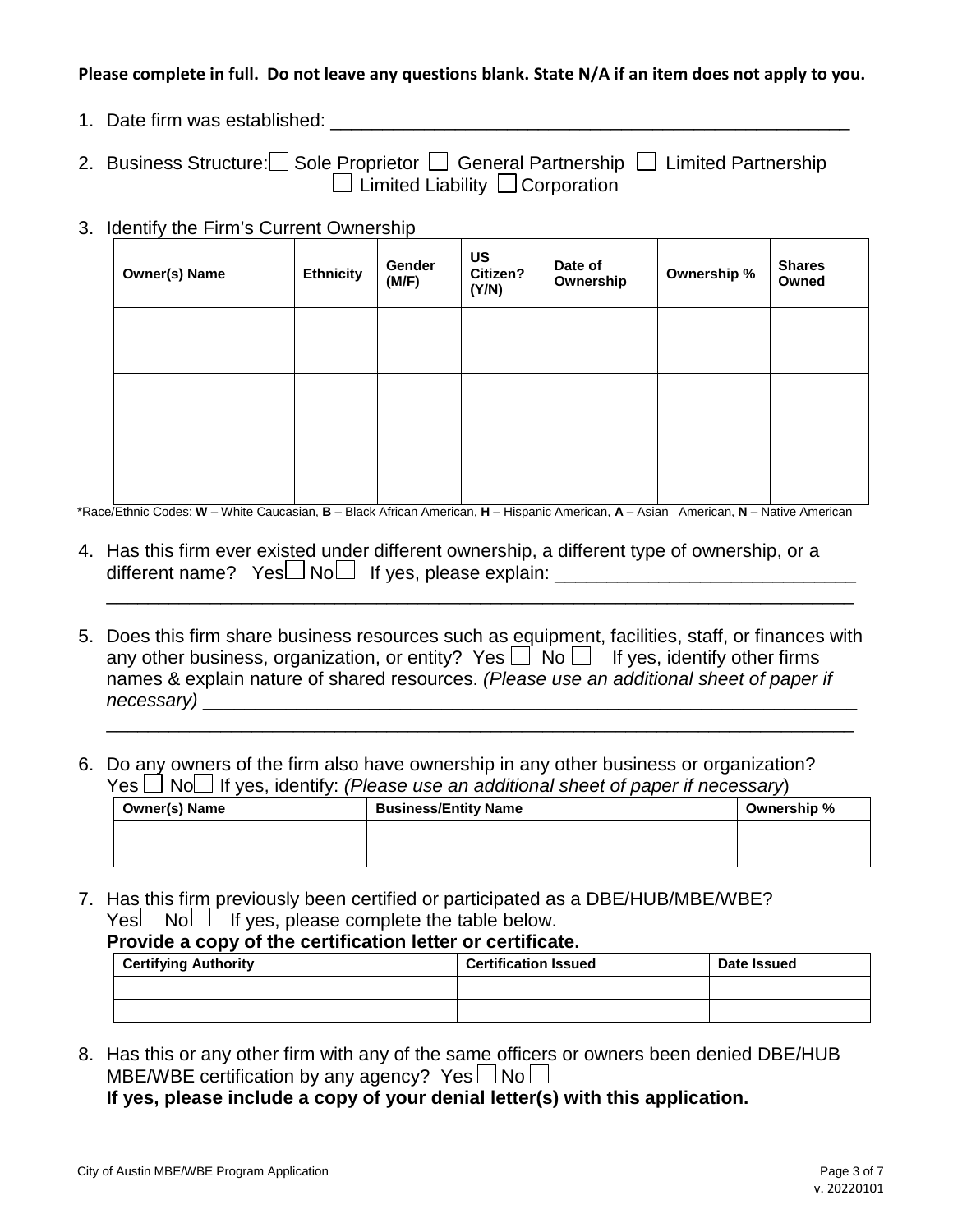9. List the **initial contribution** of money, equipment, real estate and amount of expertise for each owner to acquire their ownership interest. **Please ensure owner(s) submit documented proof of contribution figures listed below.** *(Please use additional page if necessary to explain circumstances surrounding the acquisition of the firm)*

| <b>Name</b> | Money (\$) | Equipment (\$) | Real Estate (\$) | <b>Expertise (Years)</b> |
|-------------|------------|----------------|------------------|--------------------------|
|             |            |                |                  |                          |
|             |            |                |                  |                          |
|             |            |                |                  |                          |

10.For Corporations or Limited Liability Corporations, identify Board of Directors or Members; for Partnerships, identify Partners. *(Please use an additional page if necessary.*)

| <b>Name</b> | <b>Title</b> | <b>Ethnicity</b> | ັ<br>Gender<br>(M/F) | Date Elected/<br><b>Expiration of Term</b> |
|-------------|--------------|------------------|----------------------|--------------------------------------------|
|             |              |                  |                      |                                            |
|             |              |                  |                      |                                            |
|             |              |                  |                      |                                            |
|             |              |                  |                      |                                            |

\*Race/Ethnic Codes: **W** – White Caucasian **B** – Black African American **H** – Hispanic American **A** – Asian American **N** – Native American

11.Identify those individuals in the firm (including owners and non-owners; partners and nonpartners; members and non-members) who are responsible for the day-to-day management and policy decision-making including, but not limited to those with prime responsibility for:

| <b>Business Area</b>     | <b>Name</b> | <b>Ethnicity</b> | Gender<br>(M/F) | <b>Title</b> |
|--------------------------|-------------|------------------|-----------------|--------------|
| Estimating/Bidding       |             |                  |                 |              |
| Personnel                |             |                  |                 |              |
| Major Purchases          |             |                  |                 |              |
| <b>Daily Operations</b>  |             |                  |                 |              |
| Contract<br>Negotiations |             |                  |                 |              |

\*Race/Ethnic Codes: **W** – White Caucasian **B** – Black African American **H** – Hispanic American **A** – Asian American **N** – Native American

12.Identify any owner or management official of the firm who is or has been an employee of another firm that has ownership interest or a present business relationship with your firm:

\_\_\_\_\_\_\_\_\_\_\_\_\_\_\_\_\_\_\_\_\_\_\_\_\_\_\_\_\_\_\_\_\_\_\_\_\_\_\_\_\_\_\_\_\_\_\_\_\_\_\_\_\_\_\_\_\_\_\_\_\_\_\_\_\_\_\_\_\_\_\_ \_\_\_\_\_\_\_\_\_\_\_\_\_\_\_\_\_\_\_\_\_\_\_\_\_\_\_\_\_\_\_\_\_\_\_\_\_\_\_\_\_\_\_\_\_\_\_\_\_\_\_\_\_\_\_\_\_\_\_\_\_\_\_\_\_\_\_\_\_\_\_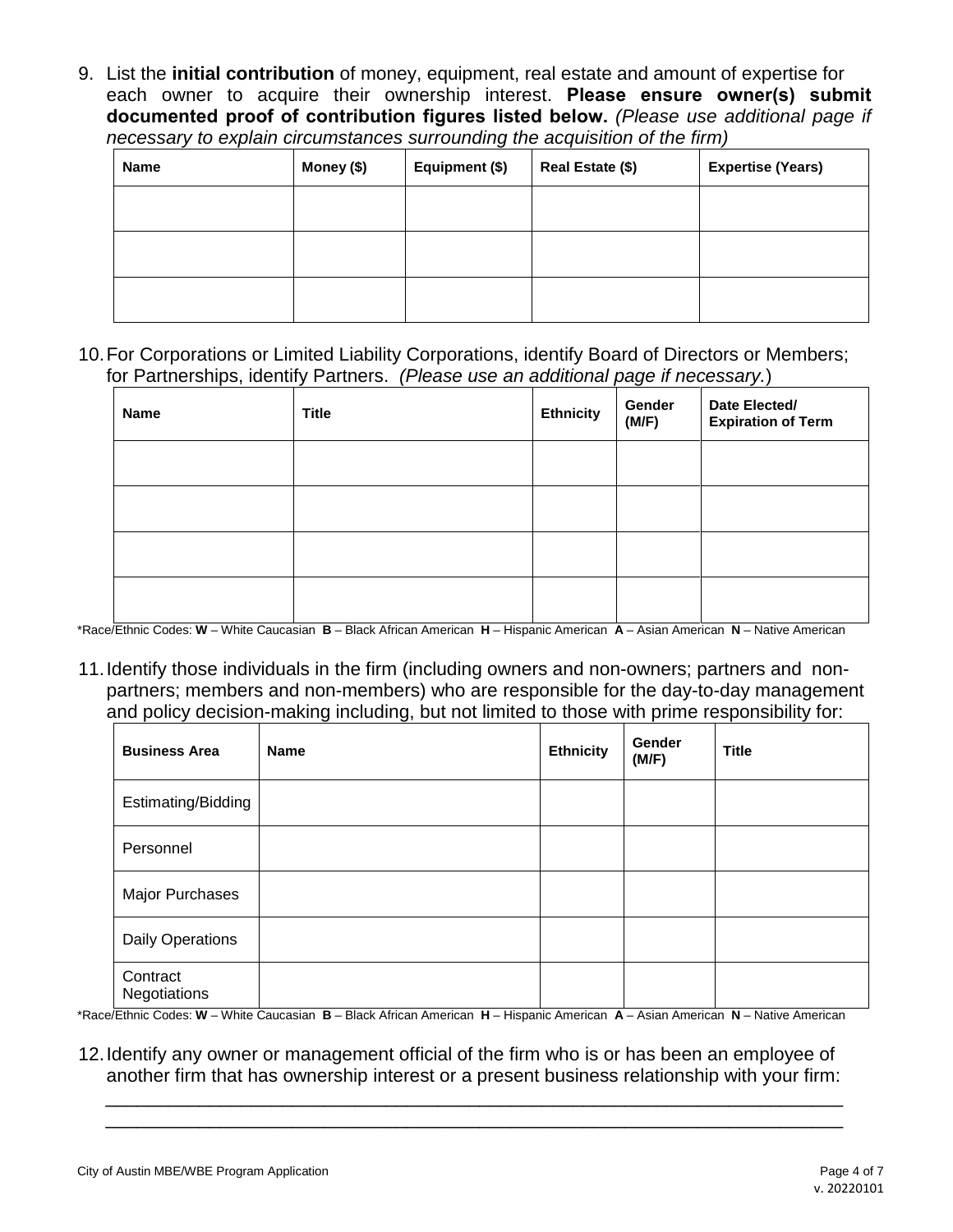- 13. Please identify your **Firm's PRIMARY Business Industry Code** (NAICS code) below. This code is listed on your business tax returns; you must ensure it **accurately** describes the industry your firm is in. For more information on size standards, the SBA's Small Business Size Regulations, or to view a listing of the NAICS codes, please visit: *http://www.sba.gov/size.* **#\_\_\_\_\_\_\_\_\_\_\_\_\_\_\_\_\_, Description: \_\_\_\_\_\_\_\_\_\_\_\_\_\_\_\_\_\_\_\_\_\_\_\_\_\_\_\_\_\_\_\_\_\_\_\_\_\_\_\_\_\_**
- 14. What are the firm's gross receipts and number of employees for each of the last three federal income tax years?

| <b>Year Ending</b> | Gross Receipts (\$)<br>(Provided on your bus. tax returns) | # of Full Time<br><b>Employees</b> | # of Part Time<br><b>Employees</b> |
|--------------------|------------------------------------------------------------|------------------------------------|------------------------------------|
|                    |                                                            |                                    |                                    |
|                    |                                                            |                                    |                                    |
|                    |                                                            |                                    |                                    |

### 15.Identify up to three of your major products/services:

| <b>Product or Service</b> | Provide a brief description |
|---------------------------|-----------------------------|
|                           |                             |
|                           |                             |
|                           |                             |

- 16.Is a license, certificate, permit or registration required for the product or service you provide?  $Yes \Box No \Box$  If yes, you must include a current copy of all required license(s) with application. Include any other relevant information to support experience related to your selected scopes of work.
- 17.Please list two company and/or client references:

| Company | <b>Contact Person/Title</b> | <b>Telephone</b> |
|---------|-----------------------------|------------------|
|         |                             |                  |
|         |                             |                  |

18.Does the majority owner(s) have full or part-time employment with any other business or organization? Yes  $\Box$  No  $\Box$  If yes, please explain:  $\Box$ 

\_\_\_\_\_\_\_\_\_\_\_\_\_\_\_\_\_\_\_\_\_\_\_\_\_\_\_\_\_\_\_\_\_\_\_\_\_\_\_\_\_\_\_\_\_\_\_\_\_\_\_\_\_\_\_\_\_\_\_\_\_\_\_\_\_\_\_\_\_\_\_\_

19.Are you currently employed, or considering employment, with the City of Austin? Yes  $\Box$  No  $\Box$  If yes, please list department: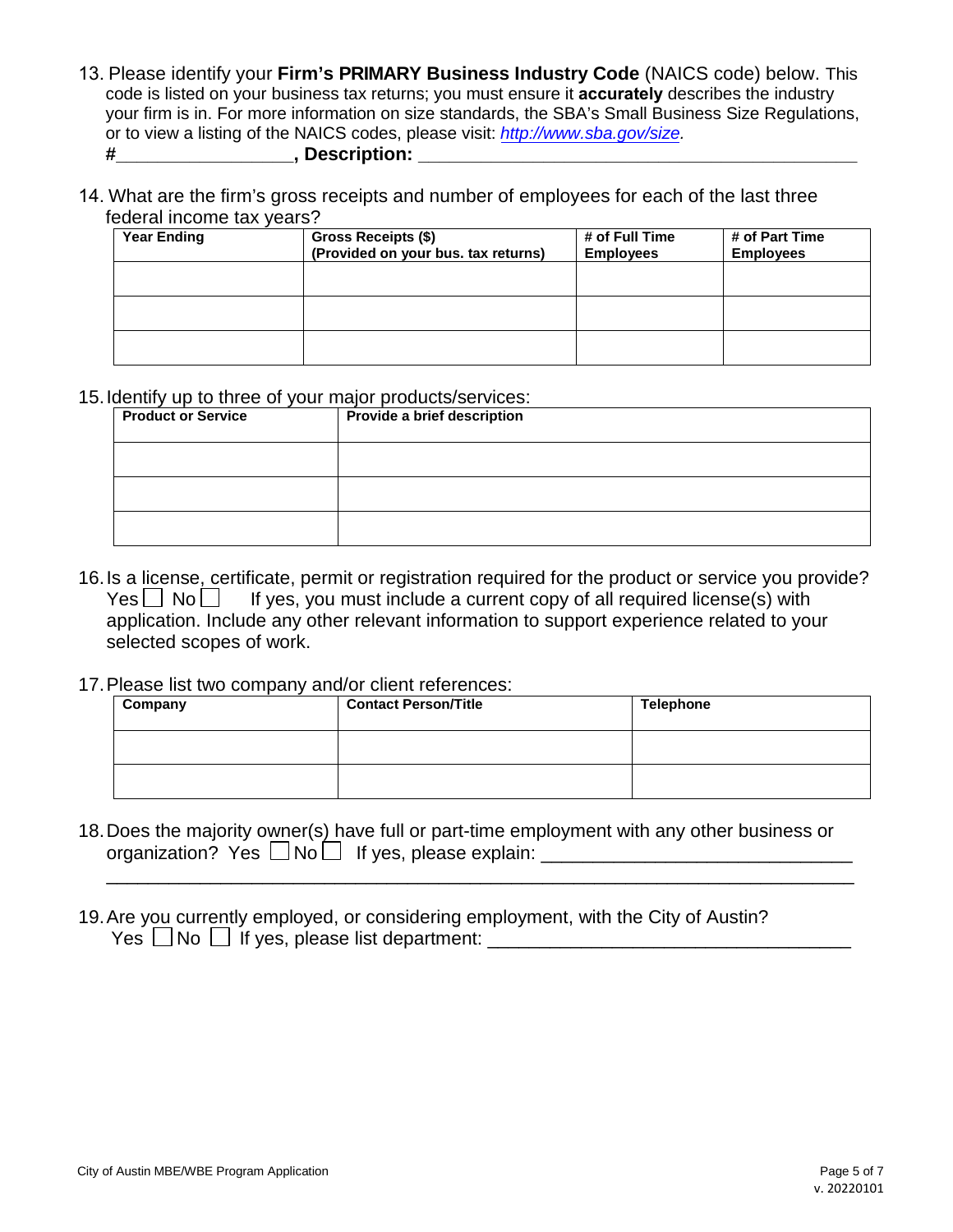### **AFFIDAVIT**

A certification application must be executed under oath by the owner or authorized officer of the business. If such form is signed by any party other than the president or secretary of a corporation, general partner of a partnership, managing member of a limited liability company or owner of a sole proprietorship, such party must also submit evidence of his or her authority. Material factual representations must be based on personal knowledge of the person executing the application.

The undersigned hereby represents that the information in this application is true and correct. The undersigned further understands that if upon investigation, it is determined that incorrect information was knowingly or willfully provided or that false representations were otherwise made in connection with this application, certification shall be denied and the matter shall be evaluated for possible sanctions under the law. The undersigned hereby authorizes the City to permit the Director to obtain from third persons (e.g., utility companies, business references, and lessors/ lessees) information relevant to any applicant's eligibility for certification.

The undersigned hereby affirms that no principal, officer, owner, or any person having decision making authority or any direct or indirect interest in the applicant has, within five (5) years of the date of such application, owned a direct or indirect interest in, or been financially affiliated with, any firm to which MBE, WBE or DBE certification has been denied or withdrawn by any governmental entity where such denial or withdrawal was based, in whole or in part, upon false information contained in an application for certification.

\_\_\_\_\_\_\_\_\_\_\_\_\_\_\_\_\_\_\_\_\_\_\_\_\_\_\_\_\_\_\_\_\_\_ \_\_\_\_\_\_\_\_\_\_\_\_\_\_\_\_\_\_\_\_\_\_\_\_\_\_\_\_\_

Applicant Signature Date

# **Notary Certificate**

\_\_\_\_\_\_\_\_\_\_\_\_\_\_\_\_\_\_\_\_\_\_\_\_\_\_\_\_\_, personally appeared before me, and being first duly sworn declared that he/she signed this application in the capacity designated, if any, and further states that he/she has read the above application and the statements therein contained are true.

Notary Public / Seal Notary Signature

\_\_\_\_\_\_\_\_\_\_\_\_\_\_\_\_\_\_\_\_\_\_\_\_\_\_\_\_\_\_\_\_